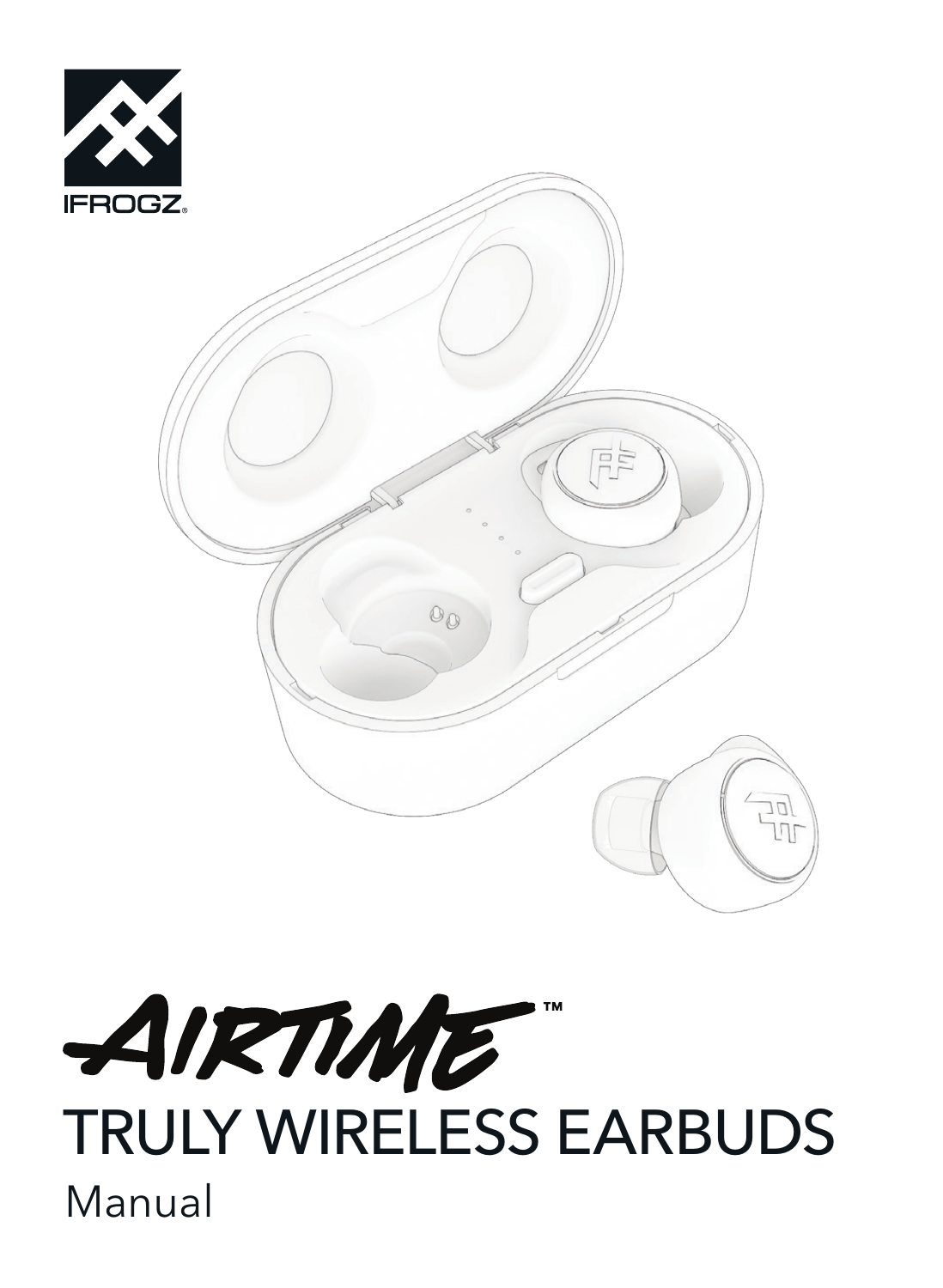### Introduction

Welcome to Truly Wireless Audio. Now, you never need to plug your earbuds in again. AIRTIME True Wireless earbuds free you to enjoy music without anything holding you back.

## Pairing the Wireless Earbuds with Your Device

- 1. Simply open the case and a pairing signal will be sent to your Bluetooth® device. The left earbud will flash white, indicating pairing mode.
- 2. Ensure your device's Bluetooth® connection is on and select "IFROGZ AIRTIME."
- 3. Complete any additional paring steps based on your device. The earbuds' lights will turn off indicating that pairing was successful. Congrats, your wireless earbuds are now ready to use!

You can also turn on pairing mode by pressing the button in the charge case for 5 seconds.

# Turning Earbuds On/Off

To turn the earbuds on, simply open the case and close the case.

If you'd like to turn an individual bud on, press and hold the button on it for 3 seconds. It will flash white until it's connected to a device. It will turn off if not paired within 60 seconds.

To turn earbuds off, simply return them to the case. You can also press and hold the button on the earbud for five seconds to turn it off; it will flash red indicating power is off.

The earbuds will go into hibernation mode if not used for 20 minutes.

## Using the Earbuds

The circle on each bud is a button you can use to navigate music and calls. Here's how to use it.

Play/Pause = Quick press

Next Song = Double press the right earbud. (Note: This only works when the music is playing.)

Previous Song = Double press the left earbud. (Note: This only works when the music is playing.)

Answer Call = Quick press

End Call = Double press

Cancel Call = Press and hold for two seconds

Siri or Voice Command = Double press (Note: This only works when music is not playing and there's no connection nearby.)

Switch EQ = Press for 1-2 seconds, a voice will indicate a new setting. (Note: This only works when music is playing.)

#### Third Party Calls:

End current call and answer new call = Quick press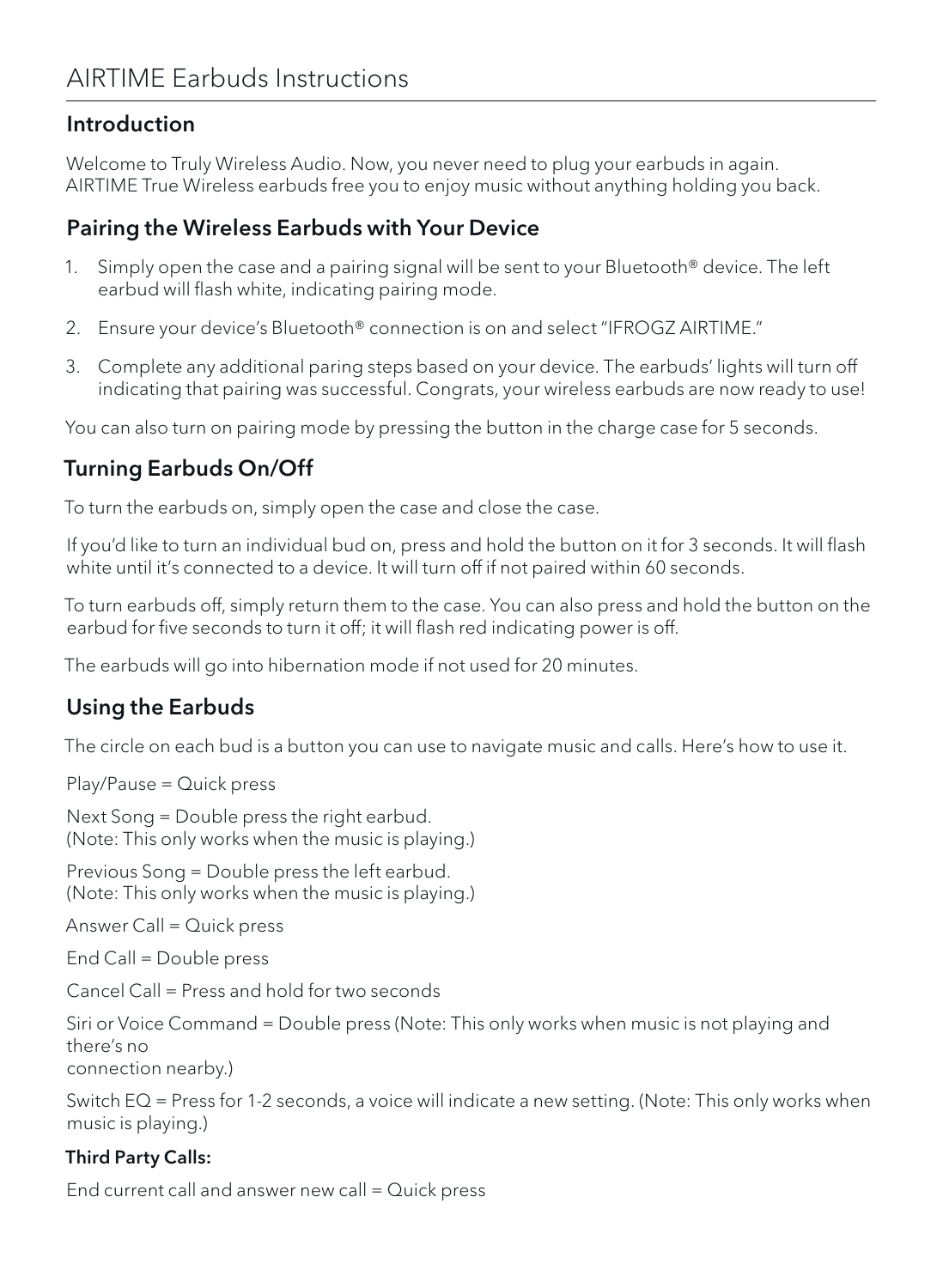Reject new call = Press for one second

Answer new call but hold current call = Double press

Switch between calls = Double press. A tone will sound.

# How to Manage EQ

Your AIRTIME True Wireless Earbuds come with three listening settings: Signature Sound, Podcast, and Bass Boost. To switch your setting, press the button on the earbud for 1-2 seconds. A voice will indicate the new setting. The earbuds must be in music mode to change EQ.

# Earbud Color Guide

Flashing White = Pairing White = Paired Red = Charging

Flashing Red = Low battery. Will flash every two minutes and a tone will sound

# Charging the Wireless Earbuds

The case carries enough power to charge the earbuds up to 4 times.\*

To charge them:

- 1. Place them in the charge case.
- 2. A red light on the earbuds will indicate charging. When the red light disappears, they are fully charged
- 3. Recharge the case, if needed

\*Based on 50% volume and 5 charges from the case to the earbuds of 3 hours of playtime.

# Charging the Case

Your case comes charged and ready to go, but here's how to recharge it when you need to:

- 1. Connect the included USB charging cable to the micro USB port on the back of your case.
- 2. Connect the USB end of the included cable to your preferred 5V USB outlet.
- 3. The Battery Indicator inside the case will flash according to its current battery level. This indicates your case is charging.
- 4. Wait for the Battery Indicator lights to turn off, indicating your case is fully charged.
- 5. Disconnect the charging cable and enjoy your new, portable power.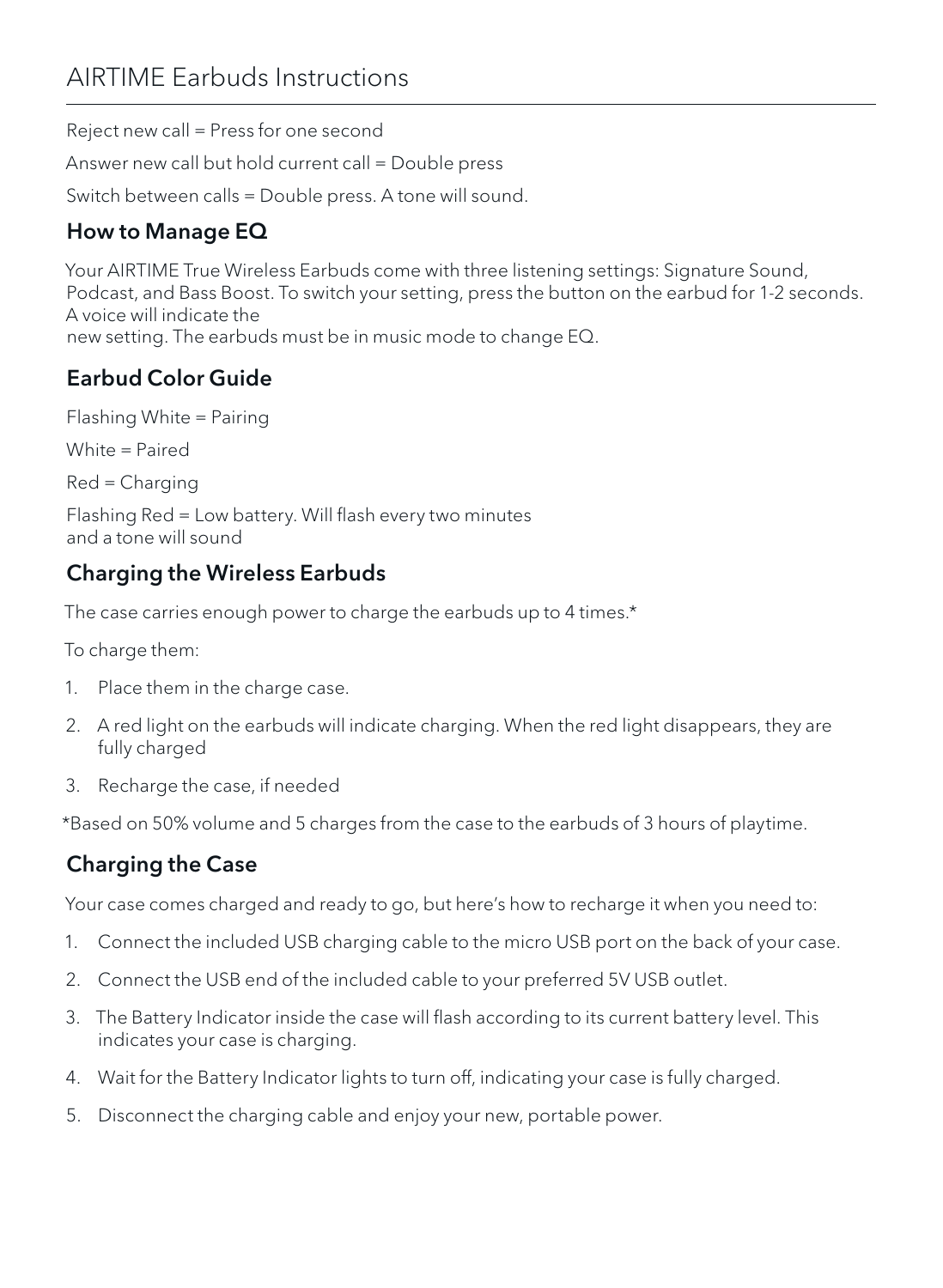# Checking the Battery Level

Your case carries enough power for you to enjoy your wireless earbuds up to 4 times, for a total of up to 15 hours. To check how much power it still carries:

- 1. Open the top of the case.
- 2. Press the battery button. The LED display will light according to how much battery remains:
	- a. The Battery Indicator inside the case will flash according to its current battery level. This indicates your case is charging.
	- b. Wait for the Battery Indicator lights to turn off, indicating your case is fully charged.
	- c. Disconnect the charging cable and enjoy your new, portable power.
- 3. Recharge your case whenever you wish.

## Troubleshooting

It's not likely you will have trouble connecting your buds, but due to interference with other

wireless signals, sometimes an extra step is needed.

Please follow these steps to reset the buds and sync them with your device:

- 1. When you open the case, the left earbud LED will flash indicating pairing mode. If the left earbud does not flash for auto-pairing, a manual connection needed.
- 2. For a manual connection, take the earbuds from the case and hold both buttons for 5 seconds to turn them off.
- 3. After waiting a moment, press and hold the buttons for 7 seconds or until the white LEDs begin to flash.
- 4. Next, place the buds back in the case and wait a moment. The buds are now synced to each other and ready to pair with your device. Please reference the quick start guide for the standard pairing procedure.

If you are still experiencing pairing issues, we suggest a full factory reset.

1. Finally, open your device's Bluetooth® settings and turn off the Bluetooth® feature. Wait a moment, then turn it back on. Sometimes your device requires a restart. You can also restart your device by shutting it down then powering it back on.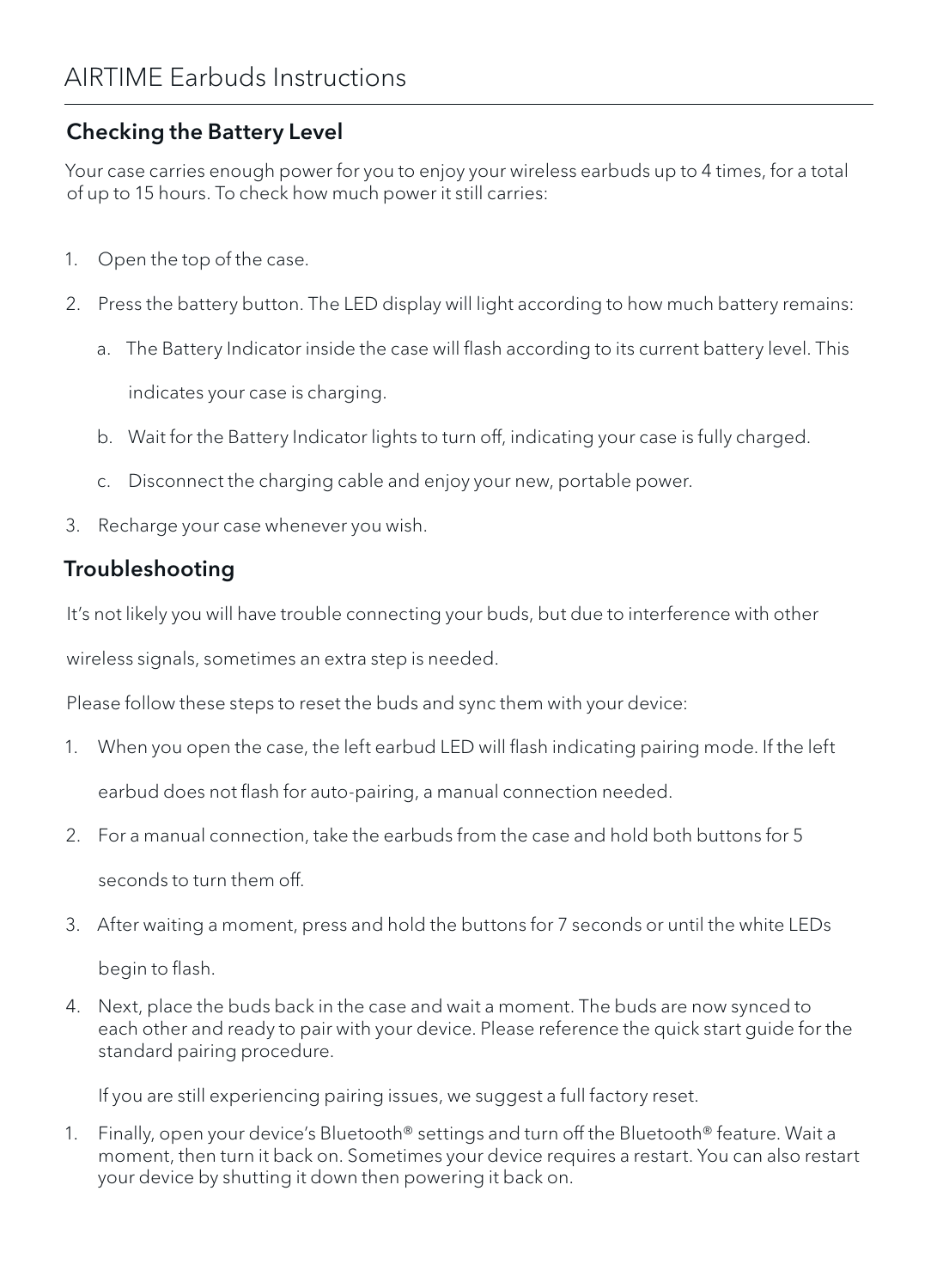This device complies with Part 15 of the FCC Rules.

Operation is subject to the following two conditions: (1) this device may not cause harmful interference, and (2) this device must accept any interference received, including interference that may cause undesired operation.

THE MANUFACTURER IS NOT RESPONSIBLE FOR ANY RADIO OR TV INTERFERENCE CAUSED BY UNAUTHORIZED MODIFICATIONS OR CHANGE TO THIS EQUIPMENT. SUCH MODIFICATIONS OR CHANGE COULD VOID THE USER'S AUTHORITY TO OPERATE THE EQUIPMENT.

This equipment has been tested and found to comply with the limits for a Class B digital device, pursuant to part 15 of the FCC Rules. These limits are designed to provide reasonable protection against harmful interference in a residential installation. This equipment generates, uses and can radiate radio frequency energy and, if not installed and used in accordance with the instructions, may cause harmful interference to radio communications. However, there is no guarantee that interference will not occur in a particular installation. If this equipment does cause harmful interference to radio or television reception, which can be determined by turning the equipment off and on, the user is encouraged to try to correct the interference by one or more of the following measures:

- Reorient or relocate the receiving antenna.
- Increase the separation between the equipment and receiver.
- Connect the equipment into an outlet on a circuit different from that to which the receiver is connected.
- Consult the dealer or an experienced radio/TV technician for help.

This equipment complies with FCC radiation exposure limits set forth for an uncontrolled environment. End user must follow the specific operating instructions for satisfying RF exposure compliance. This transmitter must not be co-located or operating in conjunction with any other antenna or transmitter.

Drivers / Pilotes / Conductores: 8mm | Resistance / Résistance / Resistencia: 32 Ohms Sensitivity / Sensibilité / Sensibilidad: 96dB ± 3dB Frequency / Fréquency / Frecuencia: 20Hz - 20KHz Working Time / Heures de travail continuous / Tiempo de trabajo: 15h Charging Time / Temps de charge / Tiempo de trabajo: 1.5-2h

©2019 ZAGG Inc All Rights Reserved / Tous Droits Réservés / Todos los derechos reservados | NASDAQ: ZAGG | MADE IN CHINA / Fabriqué en Chine / Hecho en China

The Bluetooth® word mark and logos are registered trademarks owned by Bluetooth SIG, Inc. and any use of such marks by ZAGG Inc is under license. Other trademarks and trade names are those of their respective owners. Trademarks are property of ZAGG IP Holding Co., Inc. La marque et le logo Bluetooth® sont des marques déposée de Bluetooth SIG, Inc. et toute utilisation de ces marques par ZAGG Inc est sous licence. Les marques commerciales sont la propriété de ZAGG IP Holding Co., Inc.

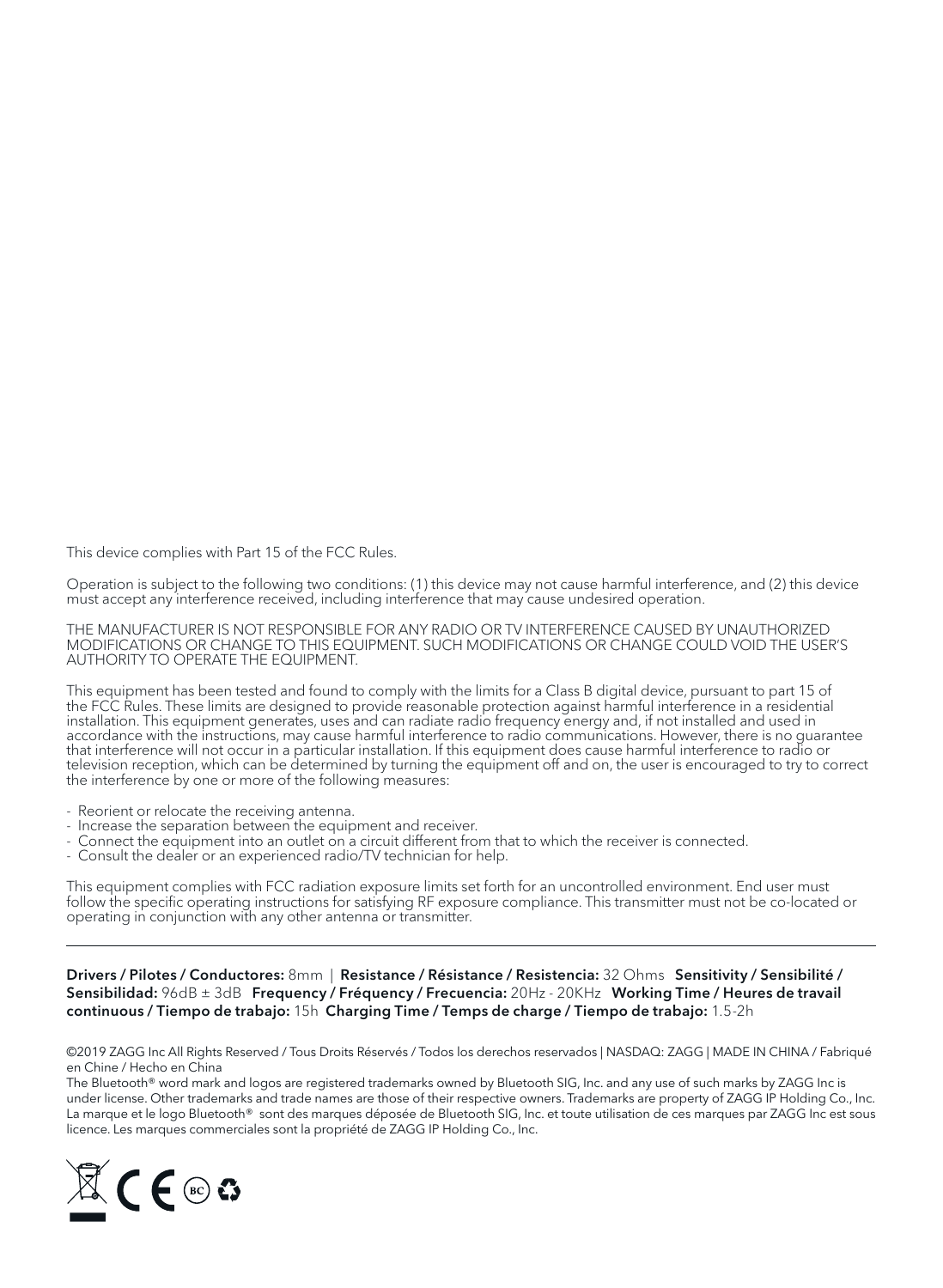### Introduction

Bienvenue sur Truly Wireless Audio. Maintenant, vous n'avez plus jamais besoin de brancher vos écouteurs. Les écouteurs AIRTIME True Wireless vous permettent de profiter de la musique sans rien vous retenir.

## Coupler les écouteurs sans fil avec votre appareil

- 1. Ouvrez simplement le boîtier et un signal d'appariement sera envoyé à votre appareil Bluetooth®. Les la gauche oreillettes clignoteront en blanc, indiquant le mode d'appariement.
- 2. Assurez-vous que la connexion Bluetooth® de votre appareil est activée et sélectionnez "IFROGZ AIRTIME".
- 3. Effectuez toutes les étapes de couplage supplémentaires en fonction de votre appareil.

Vous pouvez également activer le mode de couplage en appuyant sur le bouton dans le cas de charge pendant 5 secondes.

### Activation / désactivation des écouteurs

Pour allumer les oreillettes, ouvrez simplement le boîtier et fermez-le.

Si vous souhaitez activer un bouton individuel, maintenez enfoncé le bouton dessus pendant 3 secondes. Il clignotera en blanc jusqu'à ce qu'il soit connecté à un périphérique. Il s'éteindra s'il n'est pas jumelé dans les 60 secondes.

Pour désactiver les oreillettes, remettez-les simplement dans l'étui. Vous pouvez également appuyer sur le bouton de l'oreillette pendant cinq secondes pour l'éteindre; il clignotera en rouge pour indiquer que l'appareil est hors tension.

Les oreillettes passeront en mode veille prolongée si elles ne sont pas utilisées pendant 20 minutes.

## Utiliser les écouteurs

Le cercle sur chaque bouton est un bouton que vous pouvez utiliser pour naviguer dans la musique et les appels. Voici comment l'utiliser.

Lecture / Pause = appui rapide

Piste suivante = Double appui sur l'oreillette droite (Remarque: cela ne fonctionne que lorsque la musique est en cours de lecture.)

Piste précédente = Double appui sur l'oreillette gauche (Remarque: cela ne fonctionne que lorsque la musique est en cours de lecture.)

Répondre à un appel = appuyez rapidement

Mettre fin à l'appel = appuyez deux fois

Annuler l'appel = Maintenez la touche enfoncée pendant deux secondes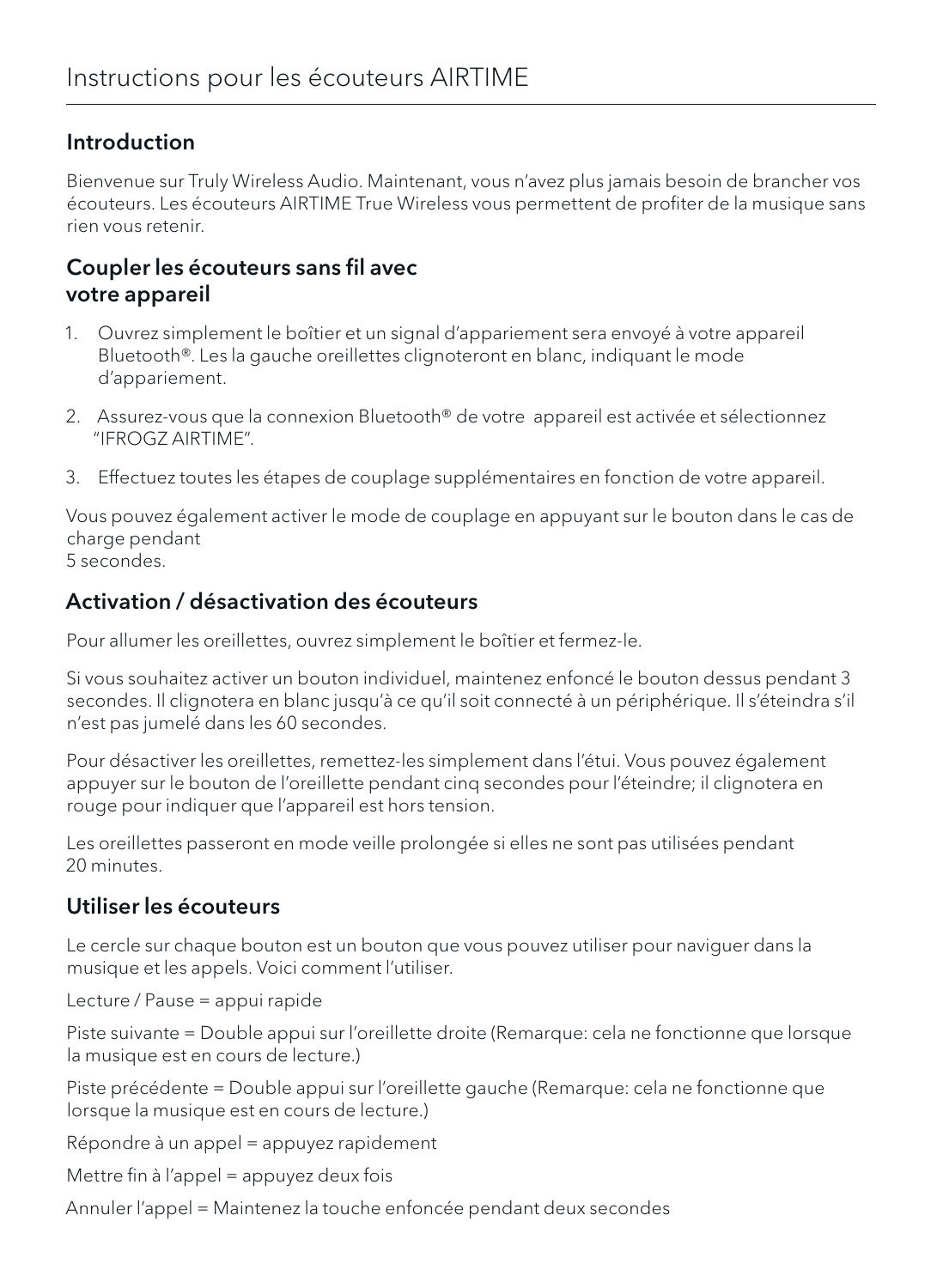Siri ou commande vocale = appuyez deux fois (Remarque: cela ne fonctionne que lorsque la musique ne joue pas et qu'il n'y a pas connexion à proximité.)

Changer l'égalisateur = Maintenir enfoncé pendant 1-2 secondes, une voix indiquera un nouveau réglage. (Remarque: cela ne fonctionne que lorsque la musique est en cours de lecture.)

#### Appels de tiers :

Mettre fin à l'appel en cours et répondre au nouvel appel = appuyez rapidement

Rejeter un nouvel appel = appuyer pendant une seconde

Répondre au nouvel appel mais mettre en attente l'appel = double appui

Basculer entre les appels = appuyez deux fois sur. Un ton va retentir.

## Comment gérer l'égalisateur

Vos écouteurs AIRTIME True Wireless sont livrés avec trois réglages d'écoute: Signature Sound, Podcast et Bass Boost. Pour changer de réglage, appuyez sur le bouton de l'écouteur pendant 1-2 secondes. Une voix indiquera le nouveau réglage. Les écouteurs doivent être en mode musique pour pouvoir modifier l'égalisateur.

# Guide des couleurs

Blanc clignotant = Jumelage Blanc = Jumelé Rouge = charge Rouge clignotant = batterie faible. Clignotera toutes les deux minutes et un ton va retentir

## Chargement des écouteurs sans fil

L'étui est suffisamment puissant pour charger les oreillettes jusqu'à 4 fois. \*

Pour les charger:

- 1. Placez-les dans le cas d'accusation.
- 2. Une lumière rouge sur les oreillettes indiquera la charge. Lorsque le feu rouge disparaît, ils sont complètement chargés
- 3. Recharge le cas, si nécessaire

\*Based on 50% volume and 5 charges from the case to the earbuds of 3 hours of playtime.

# Charge de l'affaire

Votre valise est chargée et prête à l'emploi, mais voici comment la recharger lorsque vous avez besoin de :

- 1. Connectez le câble de chargement USB fourni au port micro USB situé à l'arrière de votre étui.
- 2. Branchez l'extrémité USB du câble fourni sur la prise USB 5V de votre choix.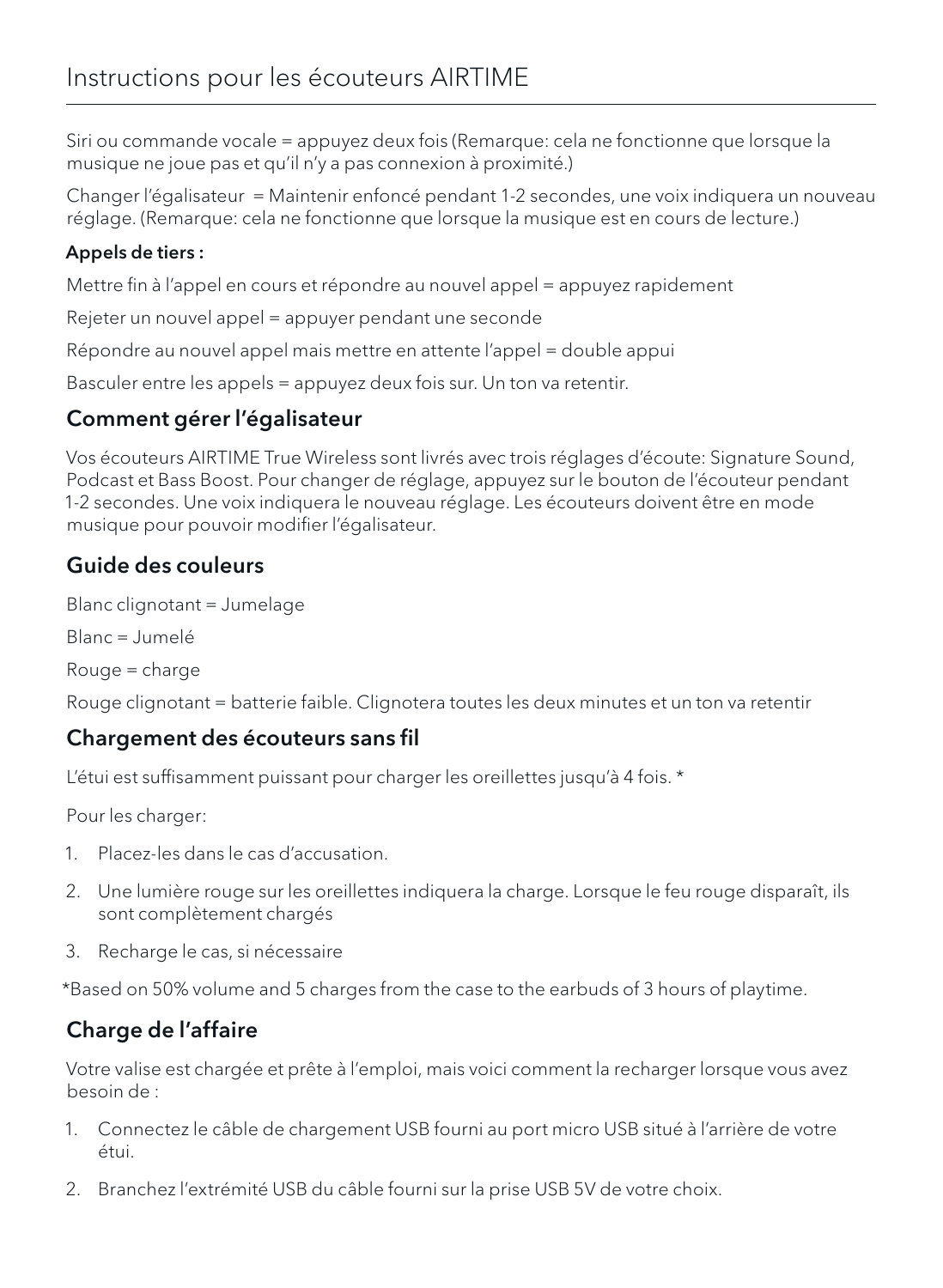- 3. L'indicateur de batterie à l'intérieur du boîtier clignotera en fonction du niveau actuel de la batterie. Cela indique que votre cas est en cours de chargement.
- 4. Attendez que les voyants de la batterie s'éteignent, indiquant que votre cas est complètement chargé.
- 5. Débranchez le câble de charge et profitez de votre nouvelle alimentation portable.

## Vérification du niveau de la batterie

Votre étui contient suffisamment d'énergie pour que vous puissiez utiliser vos écouteurs sans fil jusqu'à 4 fois, pour un total de 15 heures Pour vérifier combien de puissance il transporte encore :

- 1. Ouvrez le haut du boîtier.
- 2. Appuyez sur le bouton de la batterie. L'écran à LED s'allumera en fonction de la charge restante de la batterie.
	- a. L'indicateur de batterie à l'intérieur du boîtier clignotera en fonction du niveau actuel de la batterie. Cela indique que votre cas est en cours de chargement.
	- b. Attendez que les voyants de la batterie s'éteignent, indiquant que votre cas est complètement chargé.
	- c. Débranchez le câble de charge et profitez de votre nouvelle alimentation portable.
- 3. Rechargez votre cas quand vous le souhaitez.

## Dépannage

Il est peu probable que vous rencontriez des difficultés pour connecter vos bourgeons, mais en raison des interférences avec d'autres signaux sans fil, une étape supplémentaire est parfois nécessaire.

Veuillez suivre ces étapes pour réinitialiser les oreillettes et les synchroniser avec votre appareil.

- 1. Lorsque vous ouvrez le boîtier, le voyant de l'écouteur gauche clignotera pour indiquer le mode de synchronisation. Si l'écouteur gauche ne clignote pas pour la synchronisation automatique, une connexion manuelle est nécessaire.
- 2. Pour une connexion manuelle, sortez les oreillettes de l'étui et maintenez les deux boutons enfoncés pendant 5 secondes pour les éteindre.
- 3. Après avoir attendu un instant, maintenez les boutons enfoncés pendant 7 secondes ou jusqu'à ce que les voyants blancs se mettent à clignoter.
- 4. Ensuite, replacez les boutons dans le boîtier et attendez un moment. Les boutons sont maintenant synchronisés entre eux et prêts à être synchronisés avec votre appareil. Veuillez vous reporter au guide de démarrage rapide pour la procédure de synchronisation standard.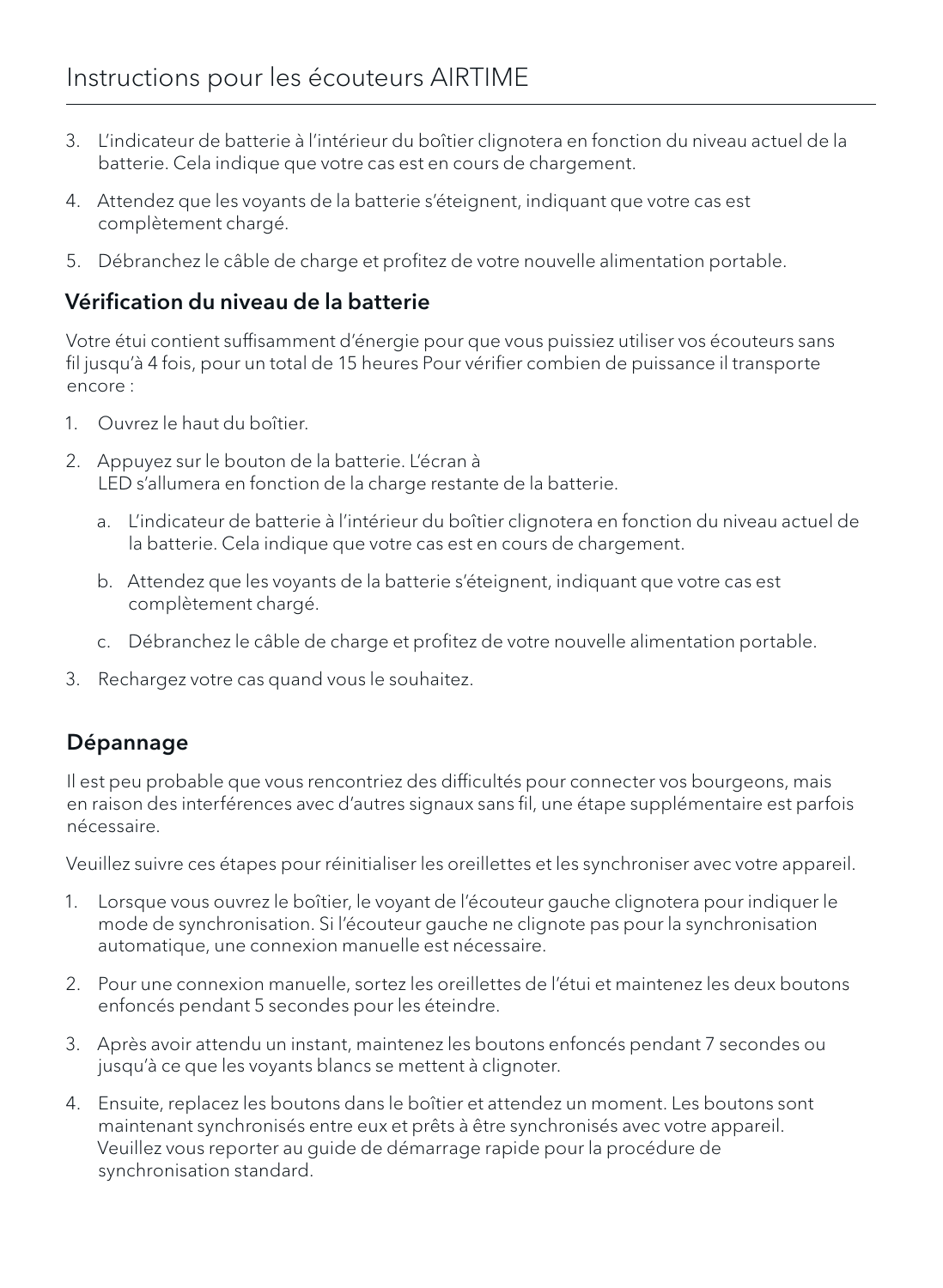Si vous rencontrez toujours des problèmes d'appariement, nous vous suggérons de réinitialiser complètement les paramètres d'usine.

1. Enfin, ouvrez les paramètres Bluetooth<sup>®</sup> de votre appareil et désactivez la fonction Bluetooth® . Attendez un moment, puis rallumez-le. Parfois, votre appareil nécessite un redémarrage. Vous pouvez également redémarrer votre appareil en l'éteignant puis en le rallumant.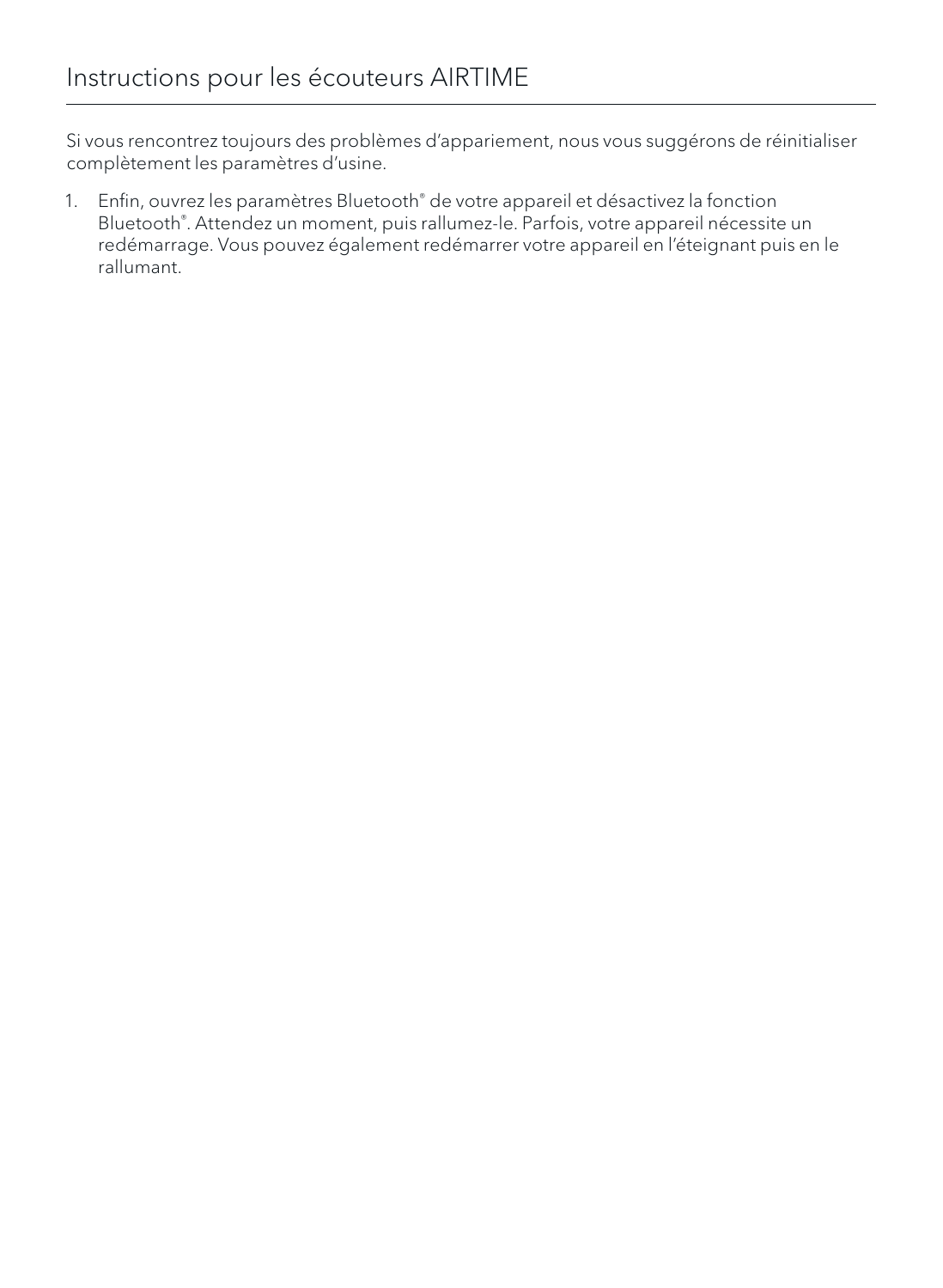## Introducción

Bienvenido a Truly Wireless Audio. Ahora, nunca necesita volver a enchufar sus auriculares. Los auriculares AIRTIME True Wireless te liberan para disfrutar de la música sin que nada te detenga.

## Emparejar los auriculares inalámbricos con su dispositivo

- 1. Simplemente abra la caja y se enviará una señal de emparejamiento a su dispositivo Bluetooth® . La izquierda audífono parpadearán en blanco, indicando el modo de emparejamiento.
- 2. Asegúrese de que la conexión Bluetooth® de su dispositivo esté activada y seleccione "IFROGZ AIRTIME".
- 3. Complete cualquier paso adicional de emparejamiento basado en su dispositivo.

También puede activar el modo de emparejamiento presionando el botón en el estuche de carga durante 5 segundos.

## Activación / desactivación de auriculares

Para encender los auriculares, simplemente abra el estuche y ciérrelo.

Si desea activar un botón individual, mantenga presionado el botón durante 3 segundos. Parpadeará en blanco hasta que esté conectado a un dispositivo. Se apagará si no se empareja en 60 segundos.

Para apagar los auriculares, simplemente devuélvalos al estuche. También puede presionar y mantener presionado el botón del auricular durante cinco segundos para apagarlo; parpadeará en rojo indicando que la alimentación está apagada.

Los audífonos entrarán en modo de hibernación si no se utilizan durante 20 minutos.

## Usando los auriculares

El círculo en cada botón es un botón que puede usar para navegar por la música y las llamadas. Aquí está cómo usarlo.

Reproducir / Pausa = Presión rápida

Siguiente canción = presionar dos veces el auricular derecho (Nota: esto solo funciona cuando se está reproduciendo música).

Canción anterior = presionar dos veces el auricular izquierdo (Nota: esto solo funciona cuando se está reproduciendo música).

Respuesta Llamada = Presión rápida

```
Fin de llamada = doble presión
```
Cancelar llamada = Mantenga presionado durante dos segundos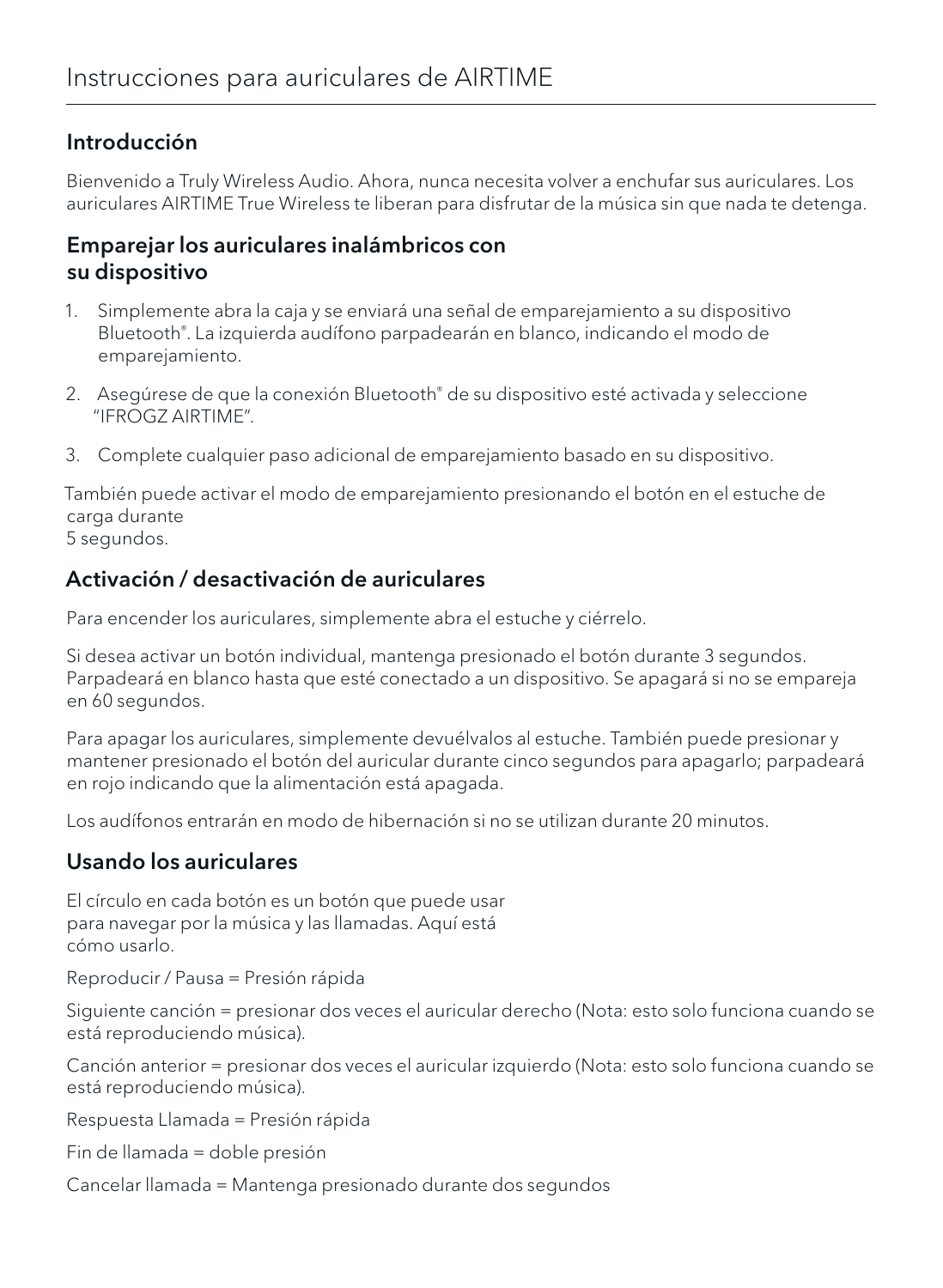Siri o comando de voz = presión doble (Nota: esto solo funciona cuando la música no se está reproduciendo y no hay conexión cercana.)

Cambiar ecualizador (EQ) = presionar durante uno o dos segundos, una voz indicará el nuevo ajuste. (Nota: esto solo funciona cuando se está reproduciendo música).

## Llamadas de terceros:

Finalizar la llamada actual y responder una nueva llamada = presión rápida

Rechazar nueva llamada = Presionar por un segundo

Responder a la nueva llamada pero retener la llamada actual = pulsar dos veces

Cambiar entre llamadas = Doble presión. Sonará un tono.

## Cómo manejar el ecualizador

Tus auriculares AIRTIME True Wireless Earbuds vienen con tres ajustes de audio: sonido característico, podcast y acentuación de graves. Para cambiar tus ajustes, presiona el botón en el auricular durante uno o dos segundos. Una voz indicará el nuevo ajuste. Los auriculares deben estar en modo de música para cambiar la ecualización.

## Guía de colores para auriculares

Blanco intermitente = emparejamiento Blanco = Pareado Rojo = cargando

Rojo intermitente = batería baja. Parpadeará cada dos minutos y un tono sonará

## Carga de los auriculares inalámbricos

El estuche tiene suficiente potencia para cargar los auriculares hasta 4 veces. \*

Para cargarlos:

- 1. Colóquelos en el caso de carga.
- 2. Una luz roja en los auriculares indicará que está cargando. Cuando la luz roja desaparece, están completamente cargados.
- 3. Recargue el estuche, si es necesario

\* Basado en un 50% de volumen y 5 cargos desde el estuche hasta los auriculares de 3 horas de tiempo de juego.

## Cargando el caso

Su caso viene cargado y listo para funcionar, pero aquí le indicamos cómo recargarlo cuando necesite:

- 1. Conecte el cable de carga USB incluido al puerto micro USB en la parte posterior de su estuche.
- 2. Conecte el extremo USB del cable incluido a su toma USB de 5V preferida.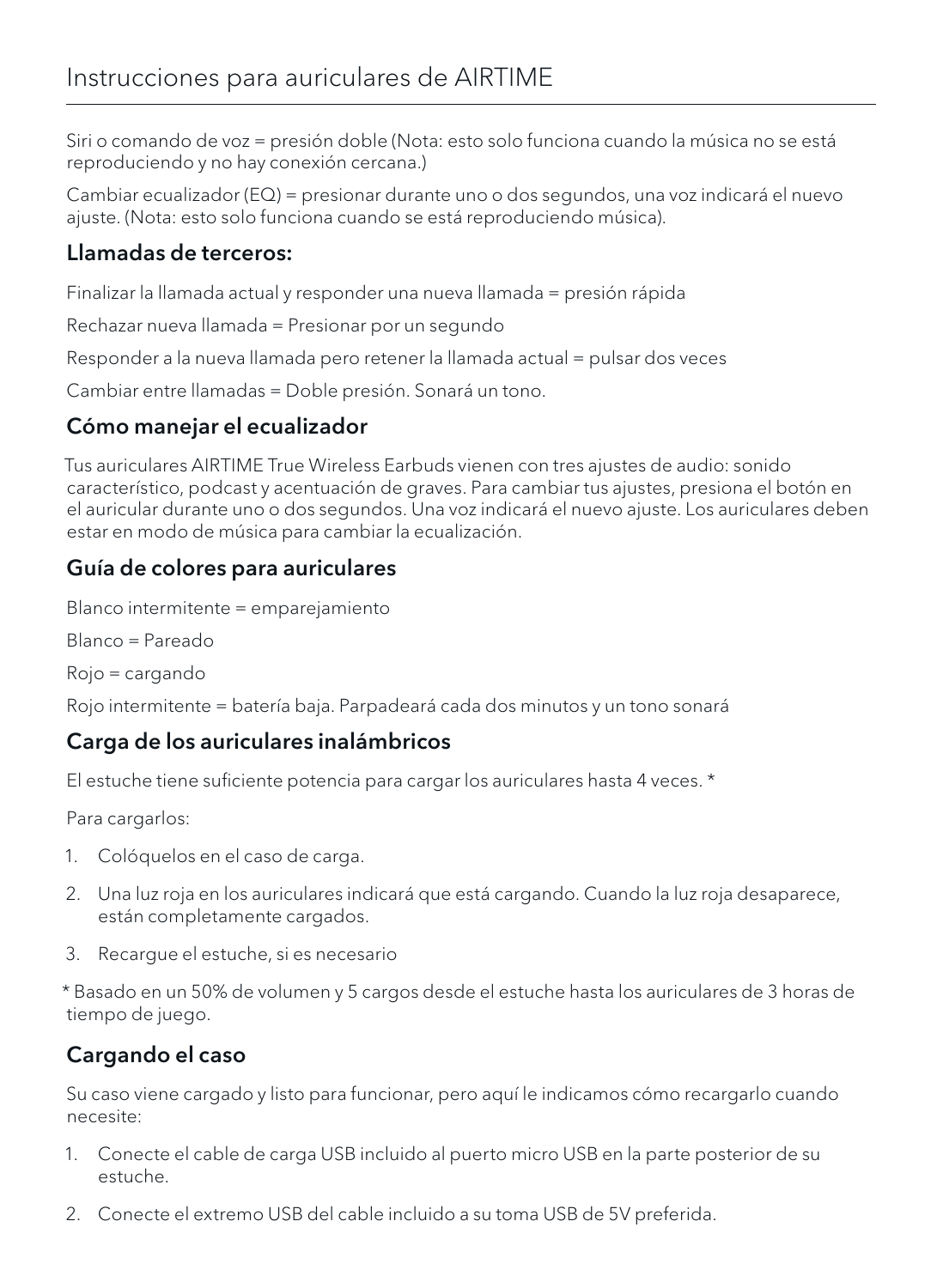- 3. El indicador de batería dentro de la caja parpadeará de acuerdo con el nivel actual de la batería. Esto indica que su caso se está cargando.
- 4. Espere a que las luces indicadoras de batería se apaguen, lo que indica que su estuche está completamente cargado.
- 5. Desconecte el cable de carga y disfrute de su nueva energía portátil.

## Comprobación del nivel de la batería

Su estuche tiene suficiente potencia para que pueda disfrutar de sus auriculares inalámbricos hasta 4 veces, por un total de hasta 15 horas. Para comprobar cuánta potencia lleva todavía:

- 1. Abra la parte superior de la caja.
- 2. Presiona el botón de la batería. La pantalla LED se encenderá de acuerdo a la cantidad de batería restante.
	- a. El indicador de batería dentro de la caja parpadeará de acuerdo con el nivel actual de la batería. Esto indica que su caso se está cargando.
	- b. Espere a que las luces indicadoras de batería se apaguen, lo que indica que su estuche está completamente cargado.
	- c. Desconecte el cable de carga y disfrute de su nueva energía portátil.
- 3. Recarga tu estuche siempre que lo desees.

## Solución de problemas

No es probable que tenga problemas para conectar sus contactos, pero debido a la interferencia con otras señales inalámbricas, a veces se necesita un paso adicional.

Sigue estos pasos para reiniciar los auriculares y sincronizarlos con tu dispositivo.

- 1. Cuando abra la caja, el piloto del auricular izquierdo parpadeará para indicar el modo de emparejamiento. Si el auricular izquierdo no parpadea para el emparejamiento automático, se necesita una conexión manual.
- 2. Para una conexión manual, saque los auriculares del estuche y mantenga presionados ambos botones durante 5 segundos para apagarlos.
- 3. Después de esperar un momento, mantén presionados los botones durante siete segundos o hasta que los indicadores LED blancos empiecen a parpadear.
- 4. A continuación, vuelve a colocar los auriculares en el estuche y espera un momento. Ahora los auriculares están sincronizados entre sí y están listos para emparejarse con tu dispositivo. Consulta la guía de inicio rápido para conocer el procedimiento de emparejamiento estándar.